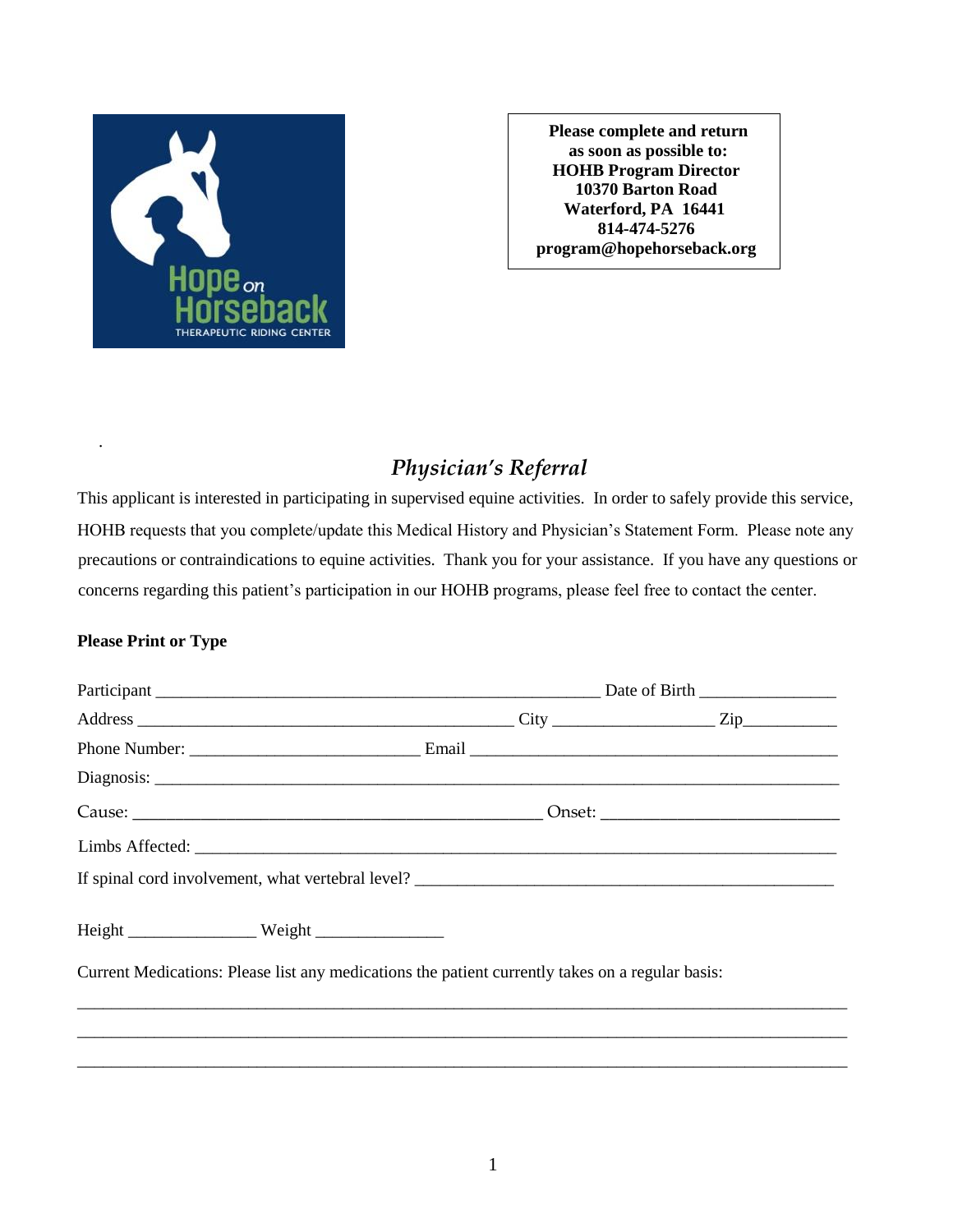Please indicate if the applicant has any of the following secondary problems by checking yes or no.If yes, please include complete information pertaining to the problem.

| <b>PROBLEM</b>                                                   |            | YES NO If yes, please describe: |                                                            |  |  |
|------------------------------------------------------------------|------------|---------------------------------|------------------------------------------------------------|--|--|
| Visual                                                           |            |                                 |                                                            |  |  |
| Hearing                                                          |            |                                 |                                                            |  |  |
| Sensation                                                        |            |                                 |                                                            |  |  |
| Communication                                                    |            |                                 |                                                            |  |  |
| Emotional/Mental Health                                          |            |                                 |                                                            |  |  |
| Behavioral                                                       |            |                                 |                                                            |  |  |
| Thinking/Cognition                                               |            |                                 |                                                            |  |  |
| Allergies                                                        |            |                                 |                                                            |  |  |
| Cardiac                                                          |            |                                 | Pulse:<br><b>Blood Pressure:</b>                           |  |  |
| <b>PROBLEM</b><br>Circulatory<br>Peripheral Vascular<br>Dis      | <b>YES</b> | NO                              | <b>DESCRIPTION</b>                                         |  |  |
| Pulmonary                                                        |            |                                 |                                                            |  |  |
| Metabolic/G.I. G.U.<br>Diabetes                                  |            |                                 |                                                            |  |  |
| <b>Skin and Soft Tissue</b><br>Pressure<br>sore                  |            |                                 | Healed (yes no ) Location                                  |  |  |
| Neurological<br>Seizures<br>Hydrocephalus<br><b>Sensory Loss</b> |            |                                 | Type<br>Controlled (yes no) Last seizure<br>Shunt (yes no) |  |  |
| Surgery                                                          |            |                                 |                                                            |  |  |
| Muscular                                                         |            |                                 |                                                            |  |  |
| Pain                                                             |            |                                 |                                                            |  |  |
| Skeletal<br><b>Subluxing Hips</b>                                |            |                                 |                                                            |  |  |
| <b>Dislocating Hips</b><br><b>Subluxing Shoulders</b>            |            |                                 |                                                            |  |  |
| <b>Dislocating Shoulders</b>                                     |            |                                 |                                                            |  |  |
| Spinal Laminectomy                                               |            |                                 |                                                            |  |  |
| Osteoporosis                                                     |            |                                 |                                                            |  |  |
| Heterotrophic Ossific                                            |            |                                 |                                                            |  |  |
| Spondylosis                                                      |            |                                 |                                                            |  |  |
| Spondylolisthesis                                                |            |                                 |                                                            |  |  |